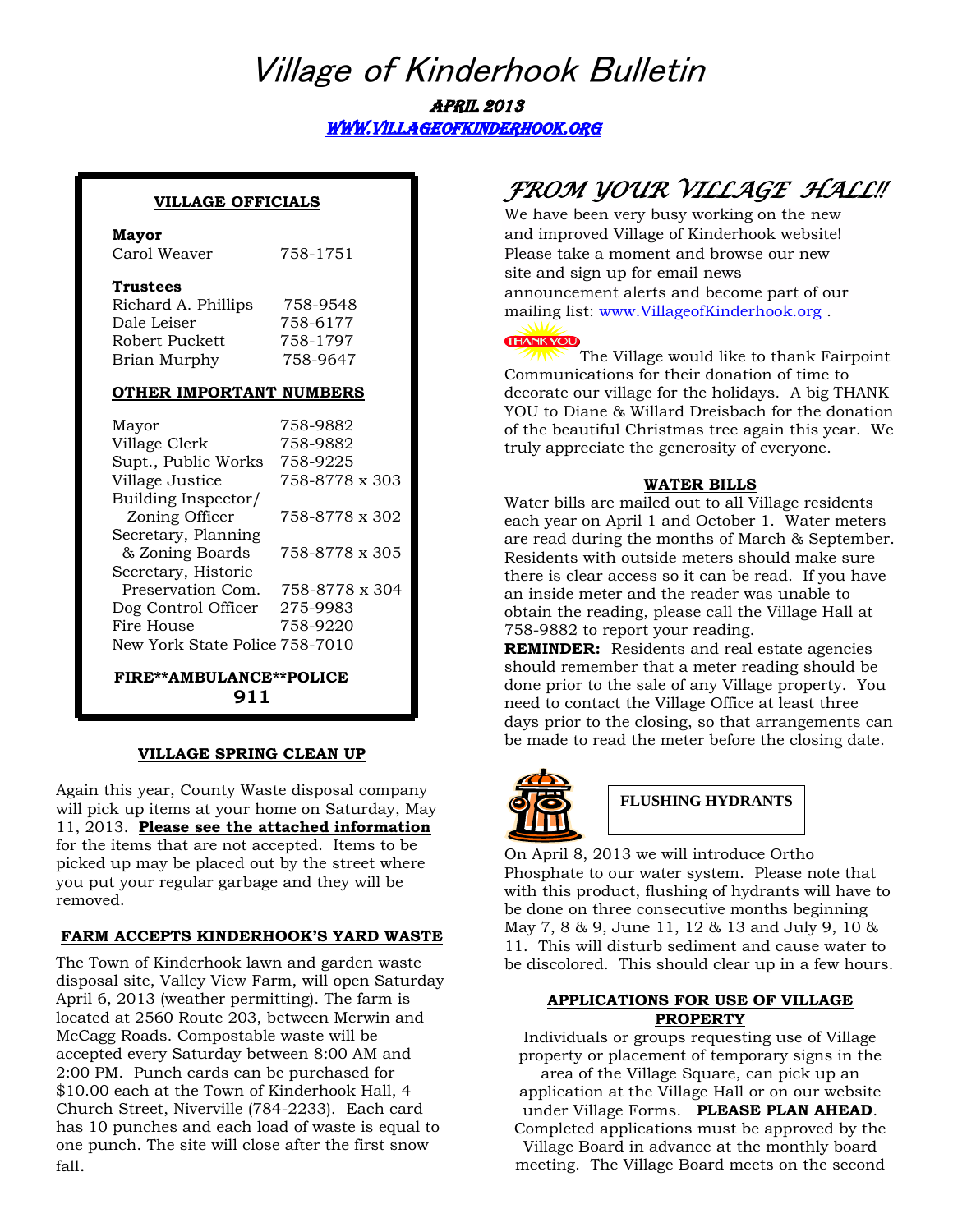Wednesday evening of each month at 7:30pm.



#### **STREET LIGHTS**

If you notice a street light out, please report it to the Village Hall at 758-9882 so that National Grid can be notified. We will need the pole number, street name and nearby house number and then we will notify National Grid to correct the problem.



## **SIDEWALK LINK PROJECT**

Construction of the sidewalk link project connecting the Village of Kinderhook sidewalks with the Village of Valatie sidewalks will begin on or about May 15. The contractor is SNK Enterprises, Inc. of Troy. The 5' wide sidewalk will be located on the west side of Route 9 and extend from Stewarts in Kinderhook to the southerly Bond Funeral Home driveway in Valatie. The 4" force main for the Village of Kinderhook wastewater collection system project will be included with the sidewalk construction. Construction should be completed in September. The sidewalk link project has been designed by Hudson Valley Engineering Associates, P.C. of Beacon and the 4" force main portion of the project by Clark Engineering and Surveying, P.C. of New Lebanon. The project manager is Jim Dunham. Updates on this construction contract will be provided on the Village of Kinderhook website.



The wastewater collection system project, which was approved by the voters last August 2012, is in the final design stages, including completion of the environmental process. This project will provide a wastewater collection system for the properties in the B1 Business District. The wastewater will be pumped to Valatie and treated in Valatie's treatment plant. The project will go to construction this summer with completion anticipated in early 2014. The project is being designed by Clark Engineering and Surveying, P.C. of New Lebanon. The project manager is Jim Dunham. Updates on this project will be provided on the Village of Kinderhook website.



#### **BUILDING DEPARTMENT**

Glenn Smith is the Building Inspector and Code Enforcement Officer. He is available at the Village Hall every Tuesday, Wednesday and Thursday from 6:30 a.m. to 9:00 a.m. and Wednesday evenings from 5:00 p.m. to 7:00 p.m. Glenn can also be reached at 758-8778 ext 302.

#### **DO I NEED A BUILDING PERMIT?**

Building permits are documents that are obtained authorizing the start of construction or remodeling of a building in the Village of Kinderhook. The types of permits that may be required are as follows: **Building Permit:** New construction, additions, alterations, repairs to either residential or non-residential buildings. This includes garages, decks, sheds, fences, siding, roofing, etc.

**Electrical Permit:** New installations, additions, extensions, alterations, changes, fire and accident repairs of any electrical wiring and electrical equipment associated with a structure or project. Separate permits are required for wiring, fixtures, furnaces and construction poles. For convenience, the wiring, fixtures and furnaces may be combined on one permit if they are included on the original application.

**Plumbing Permit:** New installation, removal, alterations, repair or replacement of any plumbing, gas or drainage piping work. A separate permit is required for each building or structure. **Sign Permit:** New installations, alterations, repair or replacement of free-standing or building-fastened signage.

**Razing Permit (Demolition):** A separate permit is required for each building or structure that is removed from the premises which includes: swimming pools (above ground or in ground), chimneys, fireplaces and/or wood stoves.

#### *Minor improvements typically not needing a permit*

*include:* Interior or exterior painting; Installing draperies or blinds; Installing carpeting or resilient floor covering; Building store fixtures (display cases); Building uncovered concrete patios; Changing lighting fixtures; and minor repairs.

The above examples are only some of the exempted projects, which are listed in various code books. Not all exempted projects have been included. Please contact the Building Department at 758-8778 ext. 302 for additional information. Some minor projects are allowed without obtaining building permits. However, depending upon the project, other permits (occupancy, special events, etc.) may be required. In either case, the construction of such projects should be in conformance with all applicable codes.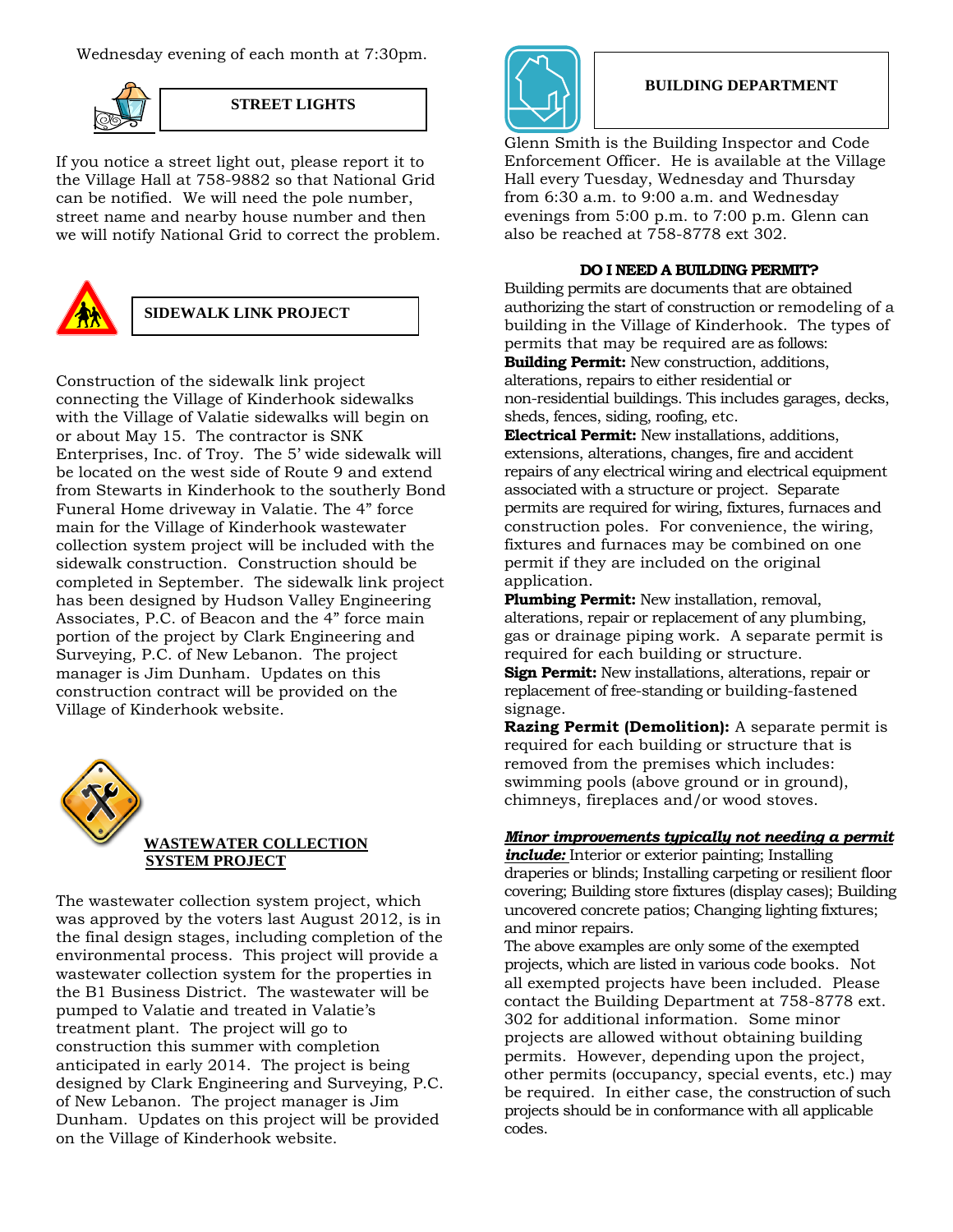

*Village Court Days and Hours* - The Village of Kinderhook Court will hold its sessions on the first and third Monday of each month at 7:00 p.m. The Court can be reached by calling 758-8778 ext. 303. The Justice Court Clerk is available at the Village Hall on Tuesdays and Thursdays from 8:00 am to 10:30 am.



## **PALMER ENGINE AND HOSE CO.**

*Fire Company Seeks Volunteers*- If you are at least 18 years of age, a resident or work in the fire district, and are interested in serving as a volunteer, please contact Fire Chief Dennis Kinnicutt at 758-8380, Rich Phillips at 758-9548 or any member of the Palmer Engine and Hose Company. In addition, the Palmer Engine and Hose Company Ladies Auxiliary is seeking members. Ladies interested should contact Auxiliary President Tonya Hunter at 758-7050.



**KINDERHOOK MEMORIAL LIBRARY**

**PO Box 293 18 Hudson Street Kinderhook, NY 12106 518-758-6192 Email:info@kinderhooklibrary.org www.kinderhooklibrary.org**

#### *Library Hours*

| Monday<br>Tues, Wed & Thu<br>Friday<br>Saturday | Closed<br>$10:00$ a.m. $-8:00$ p.m.<br>$10:00$ a.m. $-5:00$ p.m.<br>$10:00$ a.m. $-4:00$ p.m. |
|-------------------------------------------------|-----------------------------------------------------------------------------------------------|
| Sunday                                          | $12:00$ p.m.-4:00 p.m.                                                                        |
|                                                 |                                                                                               |

#### **Saturday, April 13 9a.m.-12 p.m.**

The Kinderhook Memorial Library will host an outdoor Library Clean-Up Day on Saturday, April 13 from 9:00 a.m. to 12:00 p.m. (Rain date: April 20). We'll tidy up the gardens, remove winter kill, rake, and enjoy the spring bulbs planted along the property! Bring along your rake and join us! There will be some goodies for you to enjoy along the way. Your reward will be community service, a chance to visit with neighbors, and gratifying results.

**Saturday, May 11 9 a.m.–12 p.m.:** Books & Blooms on the Village Green. The Garden Club of Kinderhook and the Friends of the Kinderhook Library will welcome in spring on the village Green, Saturday, May 11 from 9am to noon. Garden Club members will share the bounty of their gardens in perfect time for transplanting. The Friends will offer a selection of gently used books on garden care, design, pruning, and plant selection. Plant sales benefit the Garden Club Scholarship Program and book sales support programs at the Library. Also, the Friends will be having their Grand Opening of their Bookstore at the Feed & Seed on Hudson Street. The store will be open 9-12 every Saturday from May 11 – October 12.

**Saturday - Sunday, June 8 & 9:** Friends Spring Book Sale. Saturday hours are 9am-2pm and Sunday hours are 11am – 2pm. The Friends will begin accepting book donations during regular library hours during the month of May. Please do not donate books in poor condition, textbooks, manuals, magazines, or condensed books. These materials should be recycled. Donations are tax deductible under IRS rules and a receipt may be requested. Please call the library before delivering large donations as storage space is very limited.



**RECREATION COMMISSION**

The Recreation Commission has been busy sponsoring many activities for the village. These activities include the Easter Egg Hunt, Community Night, Halloween festivities, and the always popular Summer Program.

*Help Wanted-Summer Program-*– The Village Recreation Commission is accepting applications for Counselors for the Summer Program. The program runs for six weeks during July and August from 9 a.m.-12 p.m. Resumes may be sent to The Village of Kinderhook, Recreation Commission, PO Box 325, Kinderhook, NY 12106 or dropped off at the Village Hall during business hours by May 13, 2013. We welcome all village children who will be entering Kindergarten through 9th grade in September 2013 to register for the Summer Program. Applications for children will be available at the Village Hall starting in June. Further information can be obtained by calling the Village Hall at 758-9882.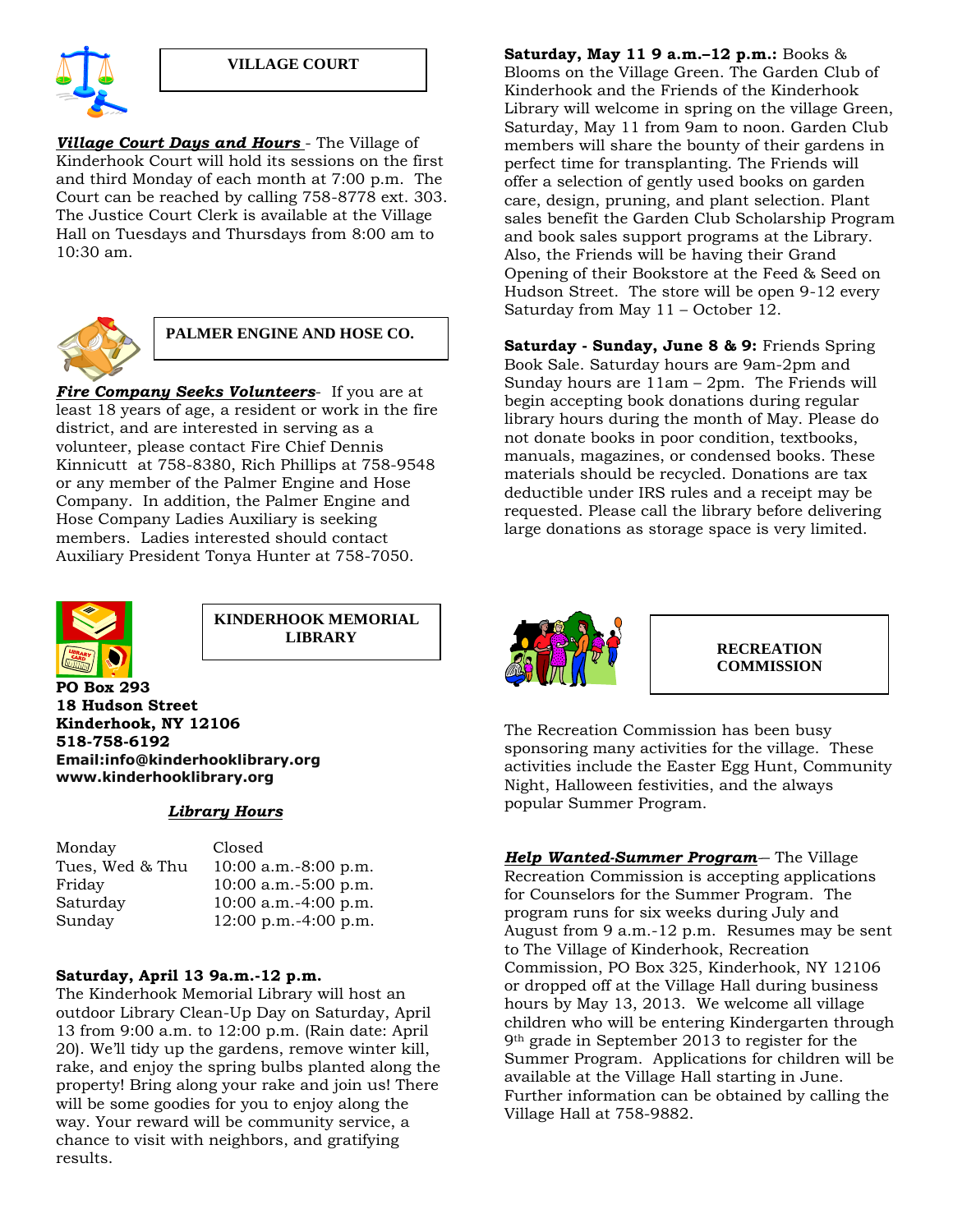

## **KINDERHOOK BUSINESS AND PROFESSIONAL ASSOCIATION KBPA Village Events**

The Olde Kinderhook Craft Fair – June 1 Farmers Market (Saturdays) – May 4 – Oct 12 People's Parade – July 4 Village Wide/Yard Sale – September 14 OK Fall Festival – October 12

**The Olde Kinderhook Fair** - will be held on Saturday, June 1 on the Village Square. The fair will run from 10:00 a.m. to 4:00 p.m. This year it will include craft vendors, and the ICC High School art show. There will be food and entertainment. The Kinderhook Reformed Church will have a pancake breakfast from 8:00 a.m. to 11:00 a.m.

#### **The New Kinderhook Farmers' Market**

Come join us every Saturday, May 4 to October 12 at the Village Green from 8:30 am to 12:30 pm, Rain or Shine!

> Local Food, Live Music, Family Events, Artisan Crafters

### **SPECIAL EVENTS**

**May 4** – Opening Day - **Preserve America**

**Unveiling** with Mayor Carol Weaver and Representative Chris Gibson Special Samascott Coupon Giveaway to the First 50 Visitors

**May 11** – **Spring Gardening Day** featuring The Garden Club of Kinderhook Plant & Bake Sale The Friends of the Kinderhook Memorial Library Gardening Book Sale

Ask the Master! Bring your soil Samples! Columbia County Cooperative Extension Master Gardener Answers Gardening Questions.

Vegetable and Herb Starter Plants

Locally Grown Spring Cut Flowers – Tulips and Anemones!

**May 18** – George Atkinson: Stanchion Lamps and Country Aprons

**May 25** – Tom Kenny: Wooden Bowls Special Samascott Coupon Giveaway to the First 50 Visitors

### **Strawberry Month**

### **June 1** - **Olde Kinderhook Craft Fair in the Farmers' Market**

**June 8 -** Stick around after the OK5K Run and enjoy a Strawberry Surprise – Carolina House **June 29** – Caroline Kearney: Market Baskets

### **Kids' Month at the Market**

**July 6** - Kids' Songs with Abby Lappen Basket Weaving with John Clum Baskets

- **July 13** Kids' Cooking with The Sylvia Center
- **July 27** Kids' Make Shaker Seed Packets with **CCHS**

-Caroline Kearney: Market Baskets

## **Corn Month**

**August 3** - PK Woodworking

- **August 17** John Clum Baskets
	- PK Woodworking
- **August 24** Tastings with Harvest Spirits Farm Distillery
- -Caroline Kearney: Market Baskets **August 31** - Tom Kenny Wooden Bowls

-Rain Date Tasting with Harvest Spirits Farm Distillery

### **Apple Month**

September 21 - Connie Comerford Potpourri

## **Fall Is Here**

October 12 - **October Fest** -Market Closing Day

> **Please check the Village of Kinderhook's New Website [\(www.villageofkinderhook.org\)](http://www.villageofkinderhook.org/) for more special events!!!**

**Village-Wide Yard Sale –**The Village–wide yard sale will be Saturday, September 14th. There will not be a map for the sale so there is no need for residents to notify anyone that you are participating. Just put your items out, make a little money and have fun.

**KBPA Fall Festival -** On Saturday, October 12th from 10:00 a.m. to 2:00 p.m., there will be the Kinderhook Village Fall Festival. Activities include hay rides, pumpkin painting, scarecrow making, and apple bake off. Celebrate all that Fall has to offer!

The KBPA would like anyone interested in volunteering to help with these events, please call Karen Sheffer at 755-0911.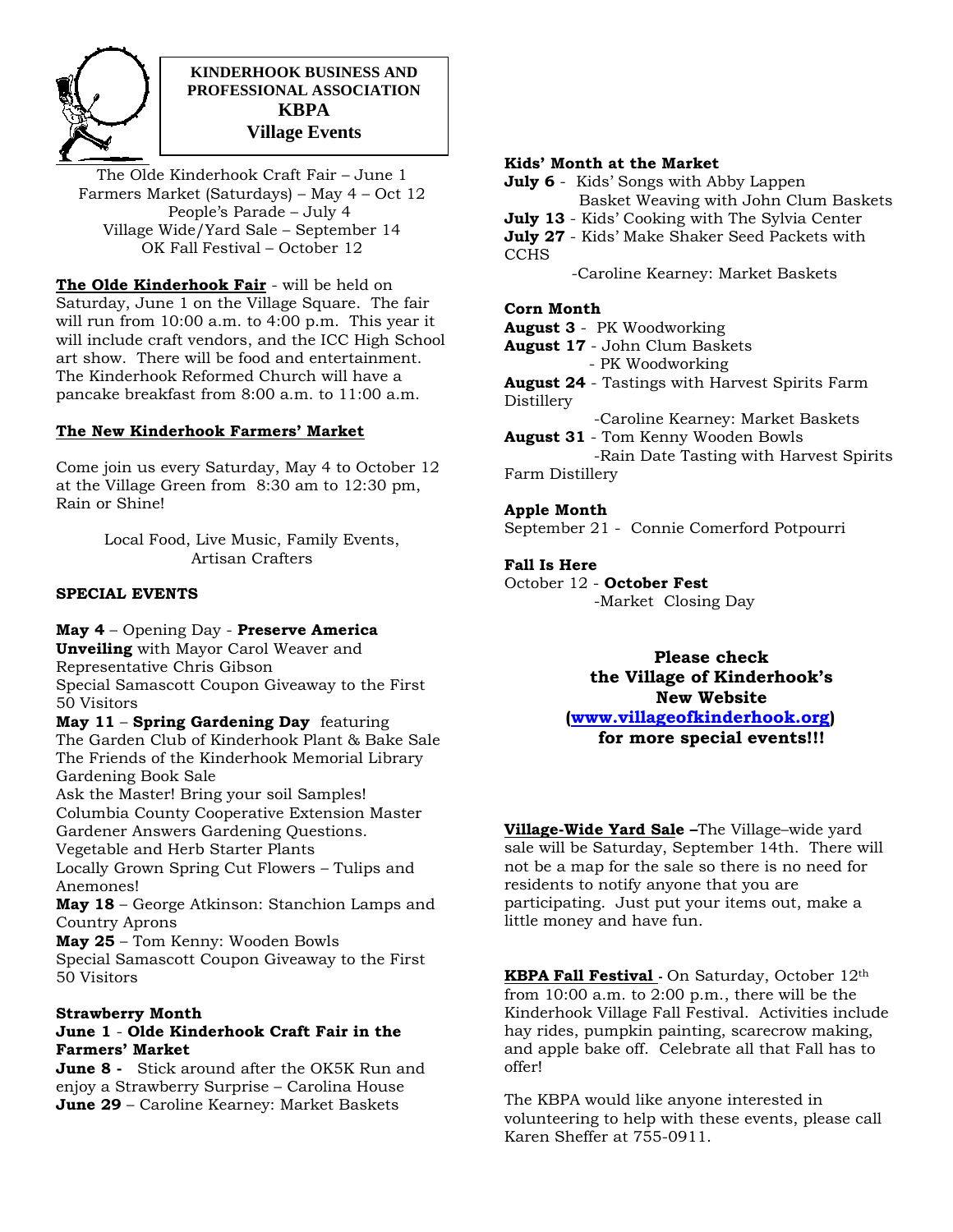

## **OK 5K RACE AND YOUTH 1 MILE RUN AND READING RAMBLE**

The Kinderhook Runners will host the 15th Annual Bank of Kinderhook OK 5K on Saturday, June 8, at 9:00 a.m. The race starts and finishes at the Village Square. The entry fee is \$18 (\$15 for students) who pre-register by May 31. After May 31, the fee for all runners is \$25. In addition to the 5K (3.1 miles), there are 1 Mile Run for kids 4- 12 (\$2.00), sponsored by the Kinderhook Runners Club, which starts at 8:15 AM and Kinderhook Library Reading Ramble (50 and 100 yards), free for those 5 and under, starts at 8:40 AM.

#### **Residents of Hudson St., William St., Sylvester St., and Kinderknoll Dr. should avoid driving on William St. and Village square area while the youth runs are in progress (8:10 a.m. to 8:50 a.m.).** We want to provide a safe environment for the boys and girls!

There will be a collection bin for the Valatie Ecumenical Food Pantry by the packet pick-up/ registration area the day of the race. Please consider bringing a non-expired, non-perishable food item.

Applications for both events can be obtained at the Kinderhook Bank, Metz-Wood Insurance office, or online at [www.ok5krace.org.](http://www.ok5krace.org/)

### **GARBAGE REMINDERS**

### *IMPORTANT GARBAGE REMINDERS*

**Both** papers and containers will be picked up **every** Thursday. Please have garbage and recyclables out by **7:00 a.m**. to ensure pickup. **Pick-up times do vary by street week to week, so please ensure your garbage is out by 7:00 a.m. We cannot guarantee pick–up for items placed on the curb after 7:00 a.m.** All bags of garbage must have stickers – red stickers (\$2.50) for 30 gallon bags and green stickers (\$1.50) for 15 gallon bags. **When placing your recyclable containers at the curb, please be sure to place them as indicated by the arrows on top of the container to allow for automated pick–up. Also, do not place containers up against other items such as a mailbox or place any items on top of the container.** Oil & antifreeze containers may not be recycled. If you have questions, please contact the Village Hall at 758-9882 or Columbia County Solid Waste at 828-2737. Garbage stickers may be obtained at the Village Office during business hours of 9:00 a.m. to 1:00 p.m., Monday through Friday, and on Wednesday evenings from 5:00 p.m. - 7:00 p.m. Stickers are also available at Stewart's in Kinderhook.

## **COLUMBIA COUNTY HISTORICAL SOCIETY**

**April 27 -** Distinguished Authors Series, Margaret Roach 3pm Kinderhook Reformed Church, 21 Broad Street Kinderhook. Lecture will be followed by a reception at the Nathan Wild House, Valatie. Tickets:

Lecture only, \$7, \$5 for CCHS members Lecture and reception, \$35 in advance, \$40 at the door

**June 8 -** First Columbians. Join us as we honor filmmaker James Ivory. Cocktails on the grounds of the Vanderpoel House of History in Kinderhook followed by dinner in private homes. Proceeds from the event benefit the Columbia County Historical Society.

 Please call for more information 758-9265 or visit the CCHS website at www.cchsny.org.

## **◆ ◆ DATES TO REMEMBER ◆ ◆**

| Teen Advisory Board and Game Night<br>at the Library |  |  |  |
|------------------------------------------------------|--|--|--|
| Family Movie Night at Library                        |  |  |  |
| CCHS presents Margaret Roach                         |  |  |  |
| Afternoon Discovery for Kids at Library              |  |  |  |
| Farmers' Market Begins                               |  |  |  |
| Flushing of Hydrants                                 |  |  |  |
| Village Clean-Up day                                 |  |  |  |
| Books & Bloom on the Village Green -                 |  |  |  |
| Kinderhook Garden Club and Friends                   |  |  |  |
| of the Library                                       |  |  |  |
| The Olde Kinderhook Craft Fair                       |  |  |  |
| Olde Toga Muster Fife & Drum Parade                  |  |  |  |
| Teen Game Night at Library                           |  |  |  |
| June 8 & 9 Library Book Sale                         |  |  |  |
| OK5K Run                                             |  |  |  |
| First Columbians Benefit for CCHS at                 |  |  |  |
| the Vanderpoel House                                 |  |  |  |
| June 11-13Flushing of Hydrants                       |  |  |  |
| Battle of the Books Meeting at Library               |  |  |  |
| Library's 2 <sup>nd</sup> annual Big Truck Day at    |  |  |  |
| the Stuyvesant Town Hall                             |  |  |  |
| Kinderhook Library's Summer Reading                  |  |  |  |
| Program Kick-Off Party                               |  |  |  |
| People's Day Parade                                  |  |  |  |
| Flushing of Hydrants                                 |  |  |  |
| Friday Evenings at 7:30 p.m. The                     |  |  |  |
| Ghent Band at Village Green with food                |  |  |  |
| from local restaurants and                           |  |  |  |
| organizations                                        |  |  |  |
| Village Community Night at                           |  |  |  |
| Rothermel Playground                                 |  |  |  |
| Village-Wide Yard Sale                               |  |  |  |
| OK Fall Festival                                     |  |  |  |
| Farmers' Market End                                  |  |  |  |
|                                                      |  |  |  |